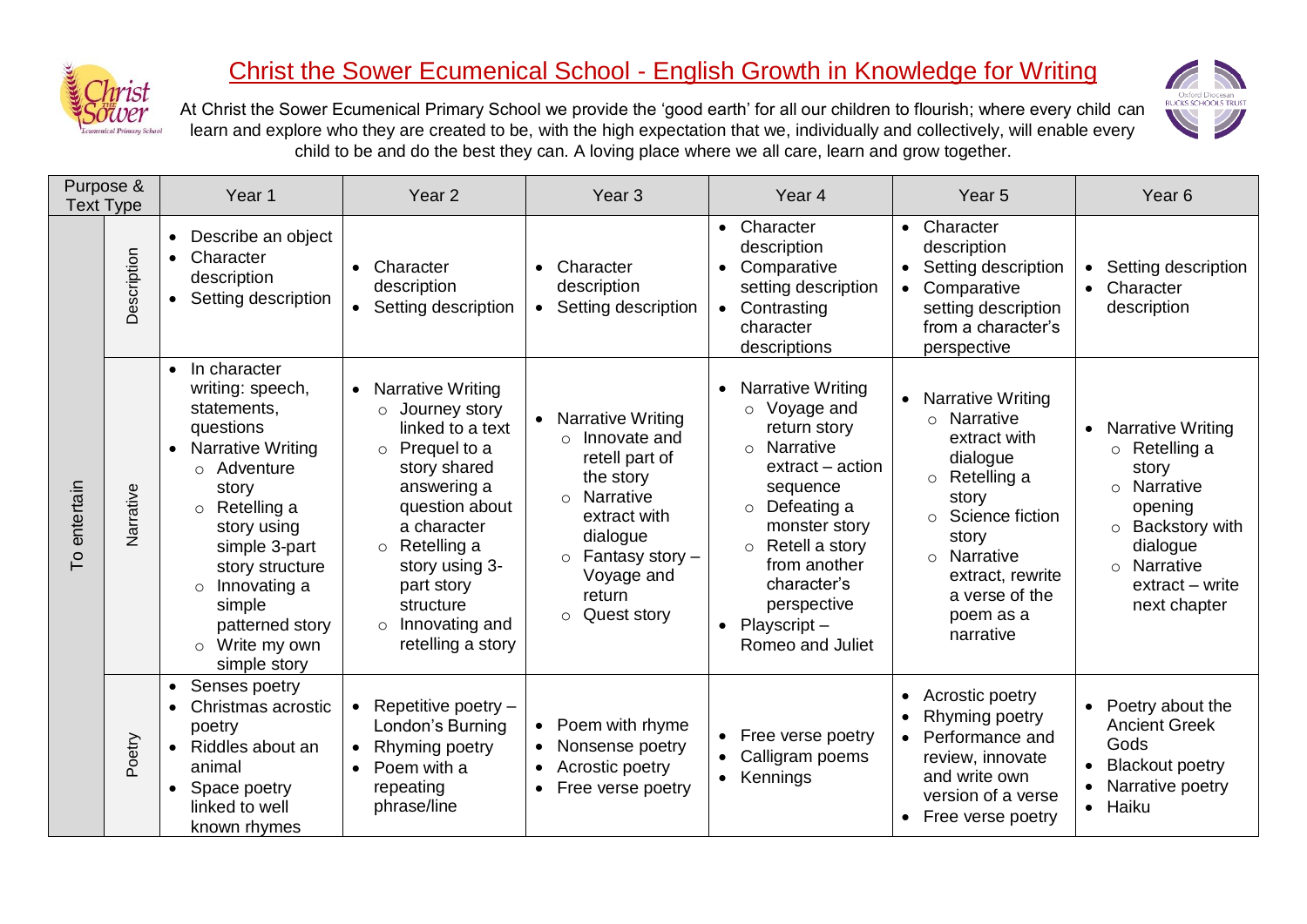| To inform | Recount                     | Recount a journey<br>Recount an event<br>observed in class                                                          | Diary entry<br>$\bullet$<br>Recount a<br>$\bullet$<br>character's actions<br>Recount a<br>$\bullet$<br>character's<br>journey | Diary entry<br>$\bullet$                                                                                  | Diary entry<br>$\bullet$<br>Report about an<br>$\bullet$<br>event                                                                      | Newspaper article<br>$\bullet$<br>Diary entry<br>Contrasting diary<br>$\bullet$<br>entries             | Diary entry,<br>Recount a<br>$\bullet$<br>character's<br>experiences |
|-----------|-----------------------------|---------------------------------------------------------------------------------------------------------------------|-------------------------------------------------------------------------------------------------------------------------------|-----------------------------------------------------------------------------------------------------------|----------------------------------------------------------------------------------------------------------------------------------------|--------------------------------------------------------------------------------------------------------|----------------------------------------------------------------------|
|           | Letter                      | Messages for a<br>real-life purpose<br>Letter to an<br>unknown person<br>Letter to a friend<br>$\bullet$            | Letters between<br>two characters<br>• Letters of apology                                                                     | Informal letter<br>$\bullet$<br>writing                                                                   | Informal letter<br>$\bullet$<br>writing<br>• Letter from a point<br>of view<br>Letter of invitation<br><b>Formal letter</b><br>writing | Informal letter<br>writing<br>Postcards<br>exchanged<br>between two<br>characters                      | Informal letter<br>writing                                           |
|           | Instructions                | Instructions for a<br>$\bullet$<br>person<br>Instructions for an<br>activity<br>Instructions to<br>create something | • Warnings and<br>instructions<br>Instructions to<br>$\bullet$<br>create something                                            | Instructions for an<br>$\bullet$<br>activity<br>Instructions for a<br>$\bullet$<br>journey                | Instructions as<br>advice                                                                                                              | Instructions to<br>$\bullet$<br>create something                                                       | Instructions for an<br>activity<br>Instructions for a<br>journey     |
|           | Autobiography<br>Biography/ |                                                                                                                     | Fact file about a<br>$\bullet$<br>well-known figure                                                                           | • Autobiography                                                                                           | Biography of a<br>famous figure                                                                                                        | • Character profile                                                                                    | Biography of a<br>famous figure<br>Autobiography                     |
|           | Newspaper<br>Article        |                                                                                                                     |                                                                                                                               |                                                                                                           | • Newspaper article                                                                                                                    | • Newspaper article                                                                                    | Newspaper article                                                    |
|           | Report                      | <b>Fact file</b><br>$\bullet$<br>Information text:<br>$\bullet$<br>questions and<br>answers about<br>space          | Information text<br>Comparative fact<br>$\bullet$<br>files                                                                    | Non-chronological<br>$\bullet$<br>report<br>Glossary<br>$\bullet$<br><b>Explanation text</b><br>$\bullet$ | • Non-chronological<br>report<br>• Information leaflet                                                                                 | Non-chronological<br><b>Explanation text</b><br>Report about<br>$\bullet$<br>actions of a<br>character | Non-chronological<br>report<br><b>Explanation text</b>               |